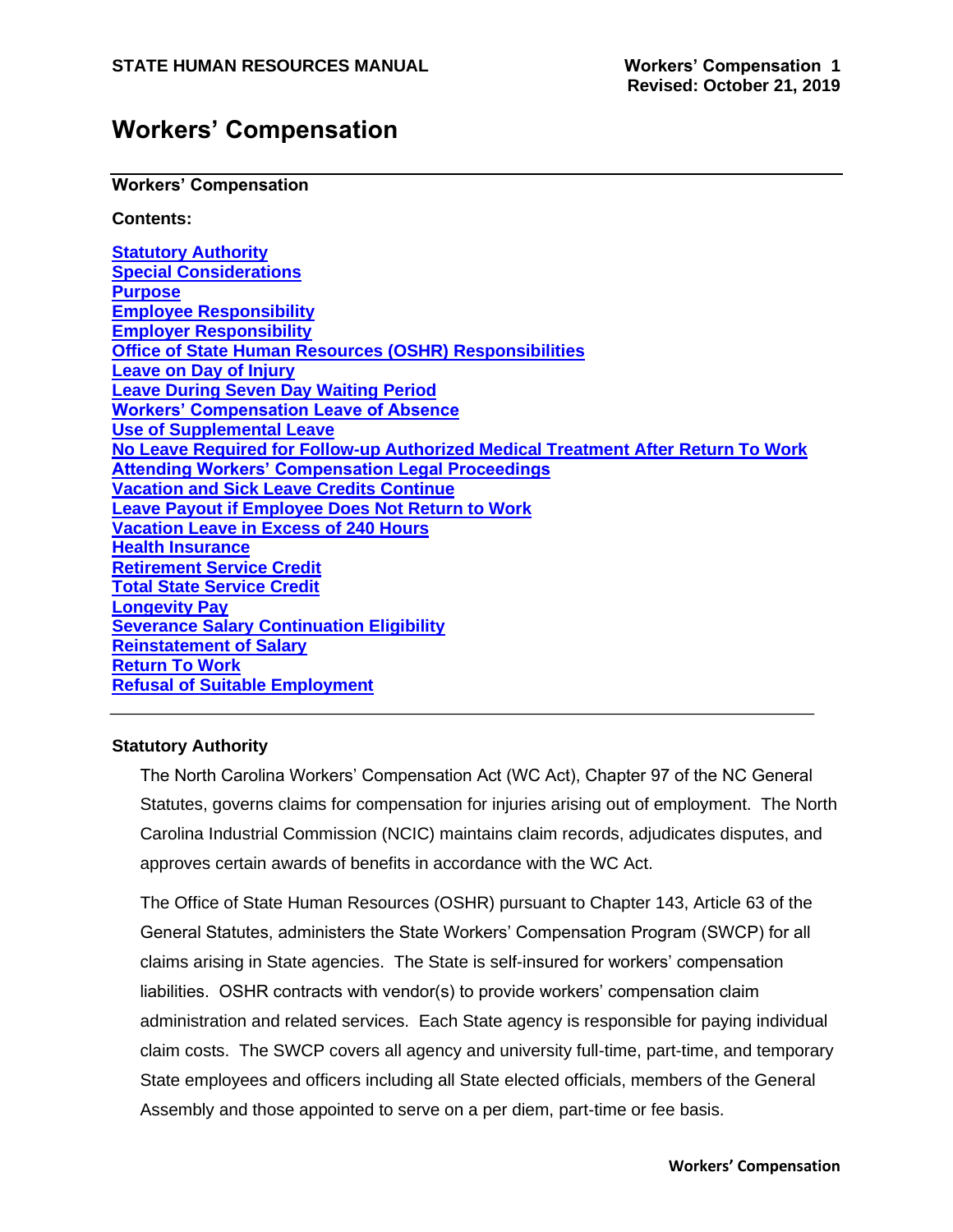### **Workers' Compensation**

### **Special Considerations**

Claims of employees of the North Carolina Department of Public Instruction are administered through a separate workers' compensation program per N.C.G.S. §115C-337. This policy applies to employees eligible for salary continuation pursuant to N.C.G.S. §143- 166.14 and §115C-338.

\_\_\_\_\_\_\_\_\_\_\_\_\_\_\_\_\_\_\_\_\_\_\_\_\_\_\_\_\_\_\_\_\_\_\_\_\_\_\_\_\_\_\_\_\_\_\_\_\_\_\_\_\_\_\_\_\_\_\_\_\_\_\_\_\_\_\_\_\_\_\_\_\_\_\_

Temporary employees are not eligible for leave; thus, leave related benefits described in this policy do not apply to temporary employee injuries.

#### **Purpose**

The purpose of this policy is to provide a brief overview of the SWCP including the responsibilities of employees, employers, and OSHR. It is the goal of the SWCP to consistently apply the WC Act, administrative rules, policies, and procedures to provide benefits to which an injured employee is entitled under the WC Act.

\_\_\_\_\_\_\_\_\_\_\_\_\_\_\_\_\_\_\_\_\_\_\_\_\_\_\_\_\_\_\_\_\_\_\_\_\_\_\_\_\_\_\_\_\_\_\_\_\_\_\_\_\_\_\_\_\_\_\_\_\_\_\_\_\_\_\_\_\_\_\_\_\_\_\_

\_\_\_\_\_\_\_\_\_\_\_\_\_\_\_\_\_\_\_\_\_\_\_\_\_\_\_\_\_\_\_\_\_\_\_\_\_\_\_\_\_\_\_\_\_\_\_\_\_\_\_\_\_\_\_\_\_\_\_\_\_\_\_\_\_\_\_\_\_\_\_\_\_\_\_

### **Employee Responsibility**

An injured employee is responsible for making a workers' compensation claim pursuant to the WC Act. In accordance with the WC Act, no compensation shall be payable unless written notice is given within 30 days unless reasonable excuse is made to the satisfaction of the NCIC for not giving such notice, and the NCIC is satisfied that the employer has not been prejudiced thereby.

An injured employee or the employee's legal representative shall:

- give notice of an accident to the employee's supervisor immediately following the accident;
- give written notice of an accident to the employer within 30 days after occurrence of the accident or death;
- obtain authorized medical treatment as directed by employer;
- timely provide all written statements from authorized treating physician regarding the employee's work status to supervisor;
- cooperate with authorized medical providers, vendors, and employer; and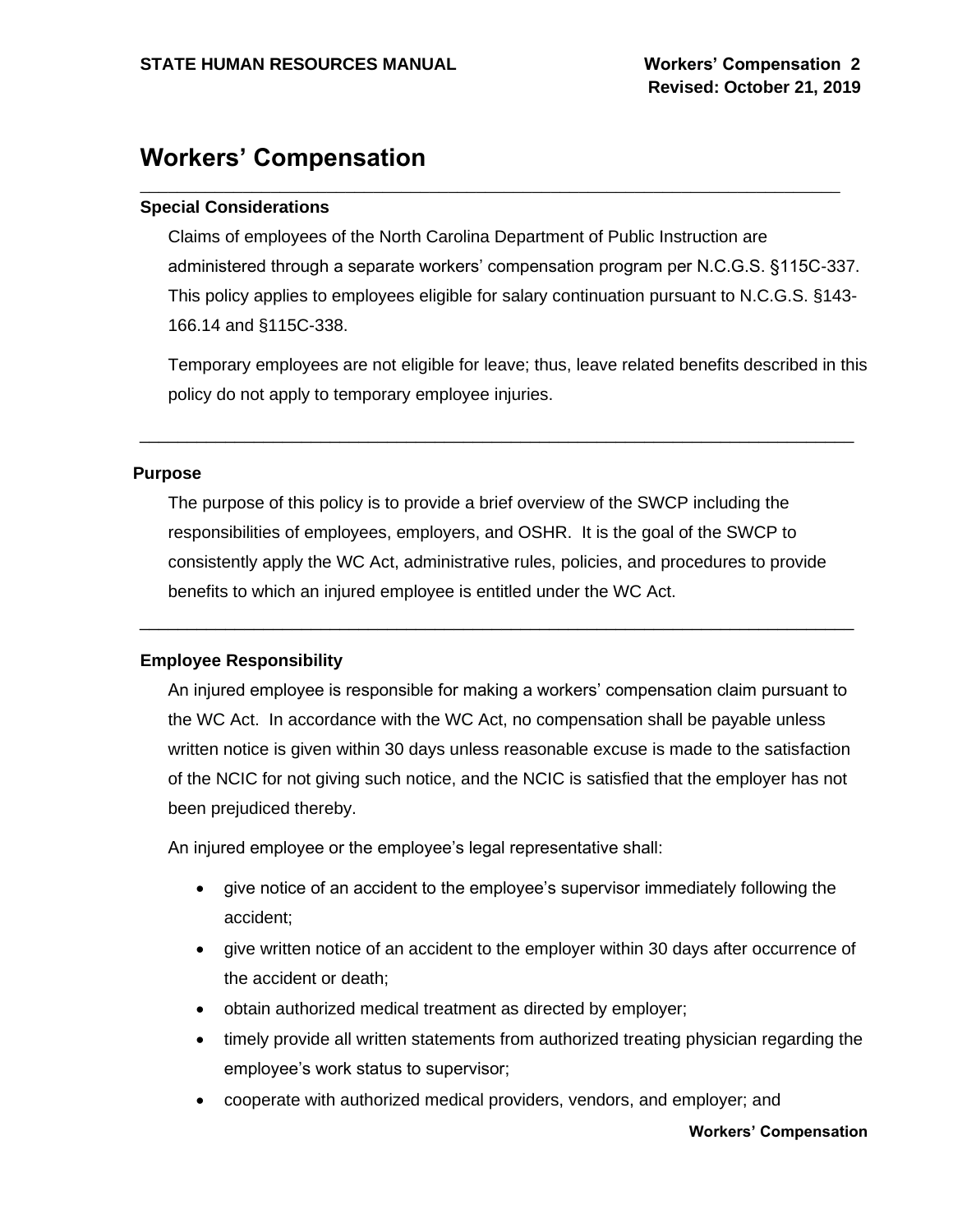• if appropriate, file a claim with the NCIC within two years from the date of injury or knowledge of an occupational disease.

\_\_\_\_\_\_\_\_\_\_\_\_\_\_\_\_\_\_\_\_\_\_\_\_\_\_\_\_\_\_\_\_\_\_\_\_\_\_\_\_\_\_\_\_\_\_\_\_\_\_\_\_\_\_\_\_\_\_\_\_\_\_\_\_\_\_\_\_\_\_\_\_\_\_\_\_\_

\_\_\_\_\_\_\_\_\_\_\_\_\_\_\_\_\_\_\_\_\_\_\_\_\_\_\_\_\_\_\_\_\_\_\_\_\_\_\_\_\_\_\_\_\_\_\_\_\_\_\_\_\_\_\_\_\_\_\_\_\_\_\_\_\_\_\_\_\_\_\_\_\_\_\_

### **Employer Responsibilities**

Each State agency is responsible for administering an effective and efficient workers' compensation program. The agency shall ensure injured employees receive benefits which are paid with State funds to which the employee is entitled under the WC Act while controlling and containing claim costs. To meet these objectives, each agency shall:

- designate a Workers' Compensation Administrator responsible for ensuring appropriate reporting and monitoring of all agency claims;
- timely pay all claim costs;
- communicate workers' compensation policies and procedures to all employees and supervisors;
- report injuries to the State's claims administration vendor who shall make required injury reports to the NCIC within five days from knowledge of any claim that results in more than one day's absence from work or if medical expenses exceed the reportable amount established by the NCIC;
- communicate regularly with workers' compensation vendors, OSHR, and the Attorney General's office, if applicable, to assist in handling of claims; and
- actively participate in claim related decision-making processes, mediations, NCIC hearings, settlement negotiations, and execution of settlement documents as needed.

\_\_\_\_\_\_\_\_\_\_\_\_\_\_\_\_\_\_\_\_\_\_\_\_\_\_\_\_\_\_\_\_\_\_\_\_\_\_\_\_\_\_\_\_\_\_\_\_\_\_\_\_\_\_\_\_\_\_\_\_\_\_\_\_\_\_\_\_\_\_\_\_\_

### **Office of State Human Resources (OSHR) Responsibilities**

OSHR shall:

• serve as SWCP information resource and liaison for employees and employers;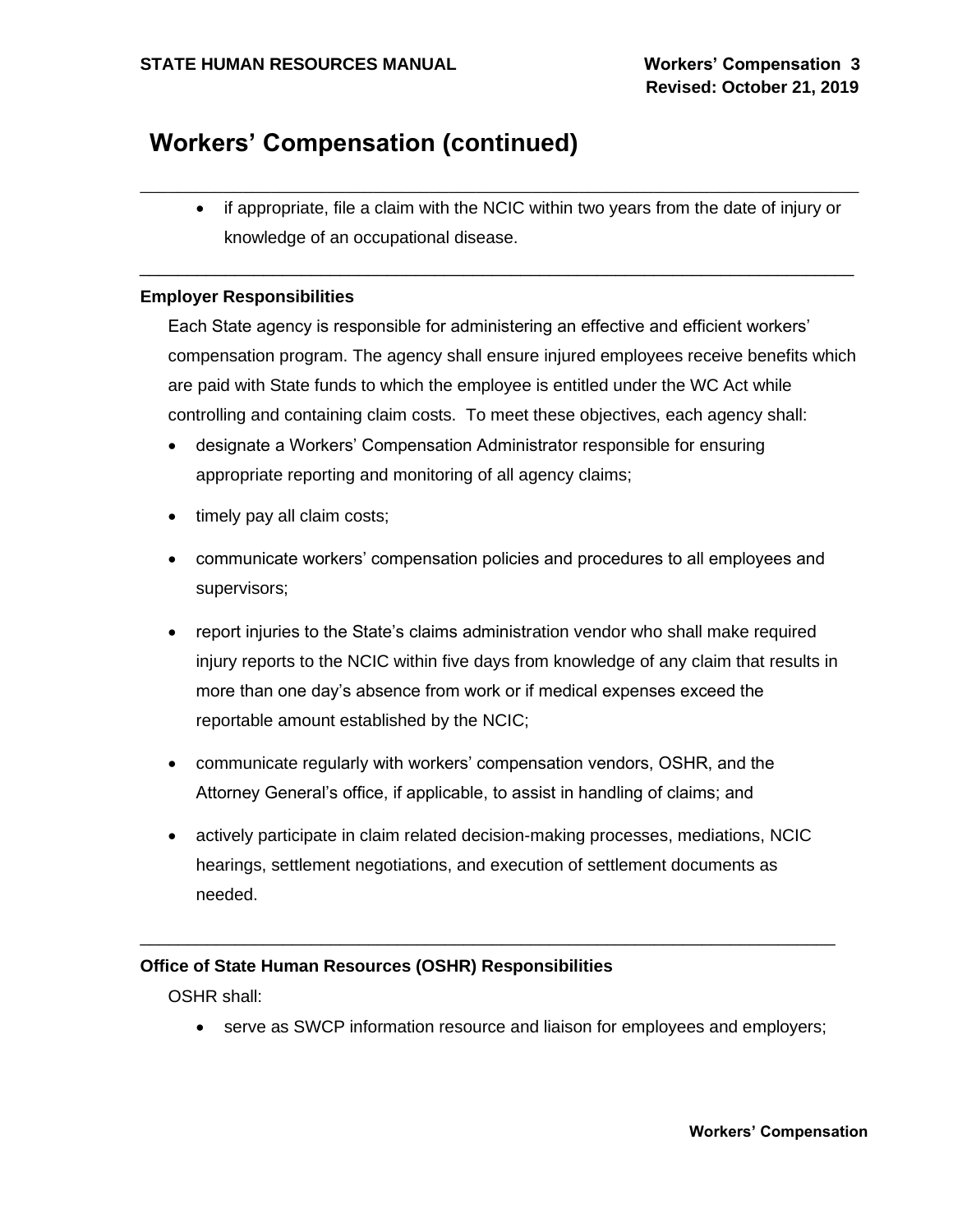• provide consultation to agency staff in managing their workers' compensation programs regarding application of WC Act requirements, administrative rules, policies and procedures to all claims;

\_\_\_\_\_\_\_\_\_\_\_\_\_\_\_\_\_\_\_\_\_\_\_\_\_\_\_\_\_\_\_\_\_\_\_\_\_\_\_\_\_\_\_\_\_\_\_\_\_\_\_\_\_\_\_\_\_\_\_\_\_\_\_\_\_\_\_\_\_\_\_\_\_\_\_\_\_

- measure and evaluate the effectiveness of agencies' workers' compensation programs and recommend changes to achieve optimum results;
- engage in vendor contract oversight and monitoring, evaluate vendor effectiveness, and serve as liaison between all workers' compensation vendors and State agencies; and
- develop training and educational materials for use in training programs for the agencies and provide periodic training for agency workers' compensation administrators.

\_\_\_\_\_\_\_\_\_\_\_\_\_\_\_\_\_\_\_\_\_\_\_\_\_\_\_\_\_\_\_\_\_\_\_\_\_\_\_\_\_\_\_\_\_\_\_\_\_\_\_\_\_\_\_\_\_\_\_\_\_\_\_\_\_\_\_\_\_\_\_\_\_\_\_\_

### **Leave on Day of Injury**

An injured employee receives usual pay and no leave is charged for the day of injury if the employee is treated by an authorized treating physician who instructs the employee not to return to full duty or restricted duty work.

When an injured employee is treated by an authorized treating physician who instructs the employee to return to full duty or restricted duty work on the date of injury, the injured employee will not be charged leave for time spent obtaining authorized medical treatment.

An injured employee shall obtain a written statement from the authorized treating physician indicating that the employee was instructed not to return to full duty or restricted duty work on the date of injury and present it to the supervisor as soon as practical thereafter.

### **Leave During Seven-Day Waiting Period**

During the seven-day waiting period required by N.C.G.S. §97-28, an injured employee must select one of the options listed below. Once an election is made, it may not be rescinded for the duration of the claim.

\_\_\_\_\_\_\_\_\_\_\_\_\_\_\_\_\_\_\_\_\_\_\_\_\_\_\_\_\_\_\_\_\_\_\_\_\_\_\_\_\_\_\_\_\_\_\_\_\_\_\_\_\_\_\_\_\_\_\_\_\_\_\_\_\_\_\_\_\_\_\_\_\_\_\_\_

**Option 1:** Employee may use available sick, vacation, bonus, or compensatory leave if applied within the time frames provided under the Hours of Work and Overtime Compensation policy.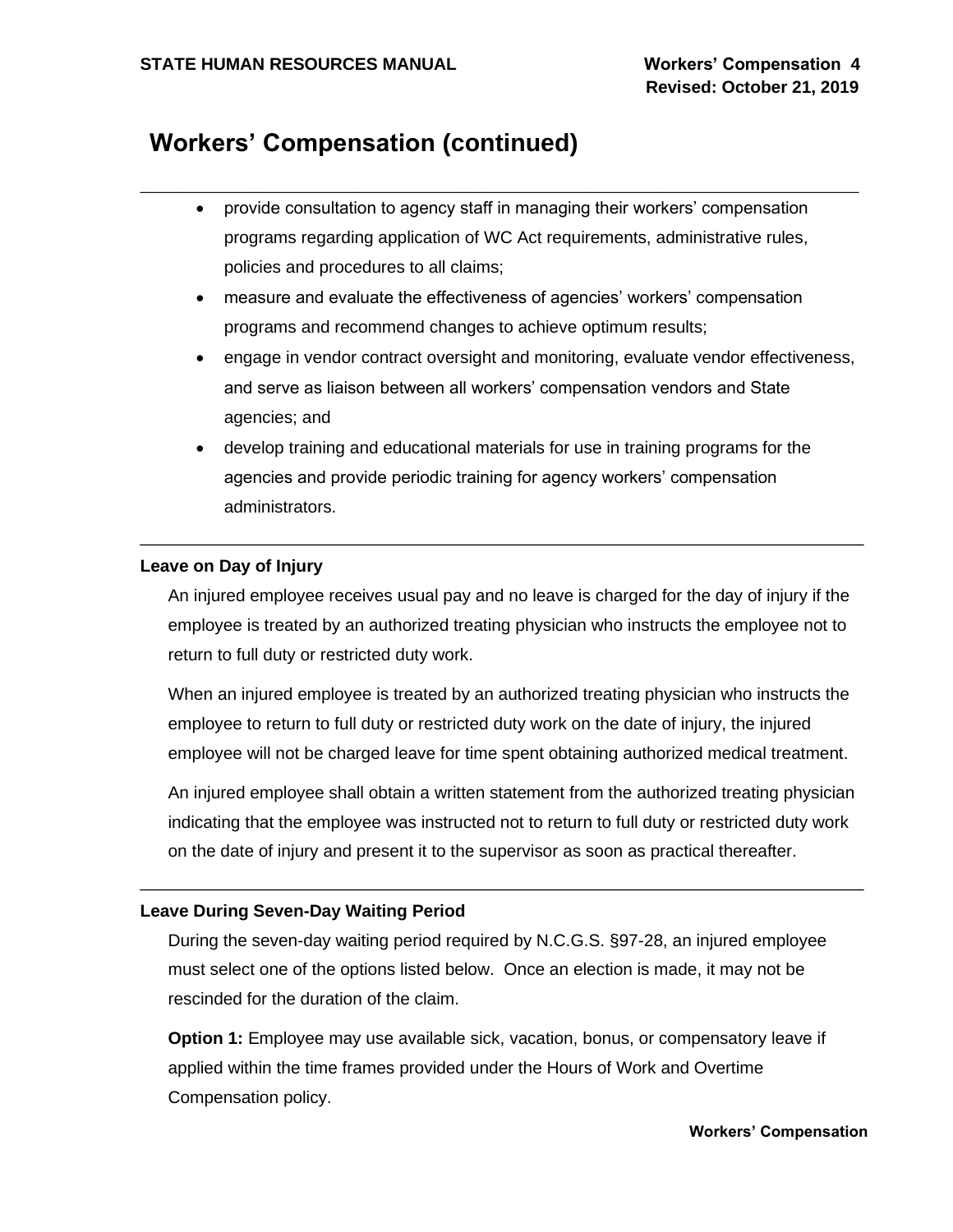**Option 2:** Employee may go on leave without pay.

If the injury results in disability of more than seven days, the weekly disability compensation benefit shall be allowed from the first date of disability. If this occurs in the case of an employee who elected to use leave during the waiting period, no adjustment shall be made for leave used for these days.

\_\_\_\_\_\_\_\_\_\_\_\_\_\_\_\_\_\_\_\_\_\_\_\_\_\_\_\_\_\_\_\_\_\_\_\_\_\_\_\_\_\_\_\_\_\_\_\_\_\_\_\_\_\_\_\_\_\_\_\_\_\_\_\_\_\_\_\_\_\_\_\_\_\_\_

\_\_\_\_\_\_\_\_\_\_\_\_\_\_\_\_\_\_\_\_\_\_\_\_\_\_\_\_\_\_\_\_\_\_\_\_\_\_\_\_\_\_\_\_\_\_\_\_\_\_\_\_\_\_\_\_\_\_\_\_\_\_\_\_\_\_\_\_\_\_\_\_\_\_\_\_\_

### **Workers' Compensation Leave of Absence**

After the N.C.G.S. §97-28 waiting period is satisfied, an injured employee who is full-time or part-time (half-time or more) permanent, probationary, trainee, or time limited and is unable to return to full duty or restricted duty work as certified by a written statement from the authorized treating physician will be placed on workers' compensation leave.

\_\_\_\_\_\_\_\_\_\_\_\_\_\_\_\_\_\_\_\_\_\_\_\_\_\_\_\_\_\_\_\_\_\_\_\_\_\_\_\_\_\_\_\_\_\_\_\_\_\_\_\_\_\_\_\_\_\_\_\_\_\_\_\_\_\_\_\_\_\_\_\_\_\_\_\_

#### **Use of Supplemental Leave**

After an injured employee has been placed on workers' compensation leave (i.e. waiting period is exhausted), an employee may supplement weekly disability compensation by use of leave (sick, vacation, or bonus) earned prior to the injury in accordance with a schedule published by OSHR each year. Compensatory leave may also be used if applied within the timeframes provided under the Hours of Work and Overtime Compensation policy. An injured employee may be eligible for transferred/donated leave for use as supplemental leave.

Supplemental leave is paid at the employee's hourly rate of pay and is subject to State and Federal withholding taxes and Social Security, but not subject to retirement withholding.

### **No Leave Required for Follow-up Authorized Medical Treatment After Return To Work**

\_\_\_\_\_\_\_\_\_\_\_\_\_\_\_\_\_\_\_\_\_\_\_\_\_\_\_\_\_\_\_\_\_\_\_\_\_\_\_\_\_\_\_\_\_\_\_\_\_\_\_\_\_\_\_\_\_\_\_\_\_\_\_\_\_\_\_\_\_\_\_\_\_\_\_\_

An injured employee that has returned to work is not charged leave for time lost from work for authorized injury related medical treatment that occurs during regularly scheduled work hours. However, time away from work attending authorized medical treatment shall be noted in the injured employee's payroll records. Paid time is limited to reasonable time for medical treatment and travel. Any excess time away from work shall be unpaid or recorded as leave without pay or charged to earned leave (sick, vacation, or bonus) or compensatory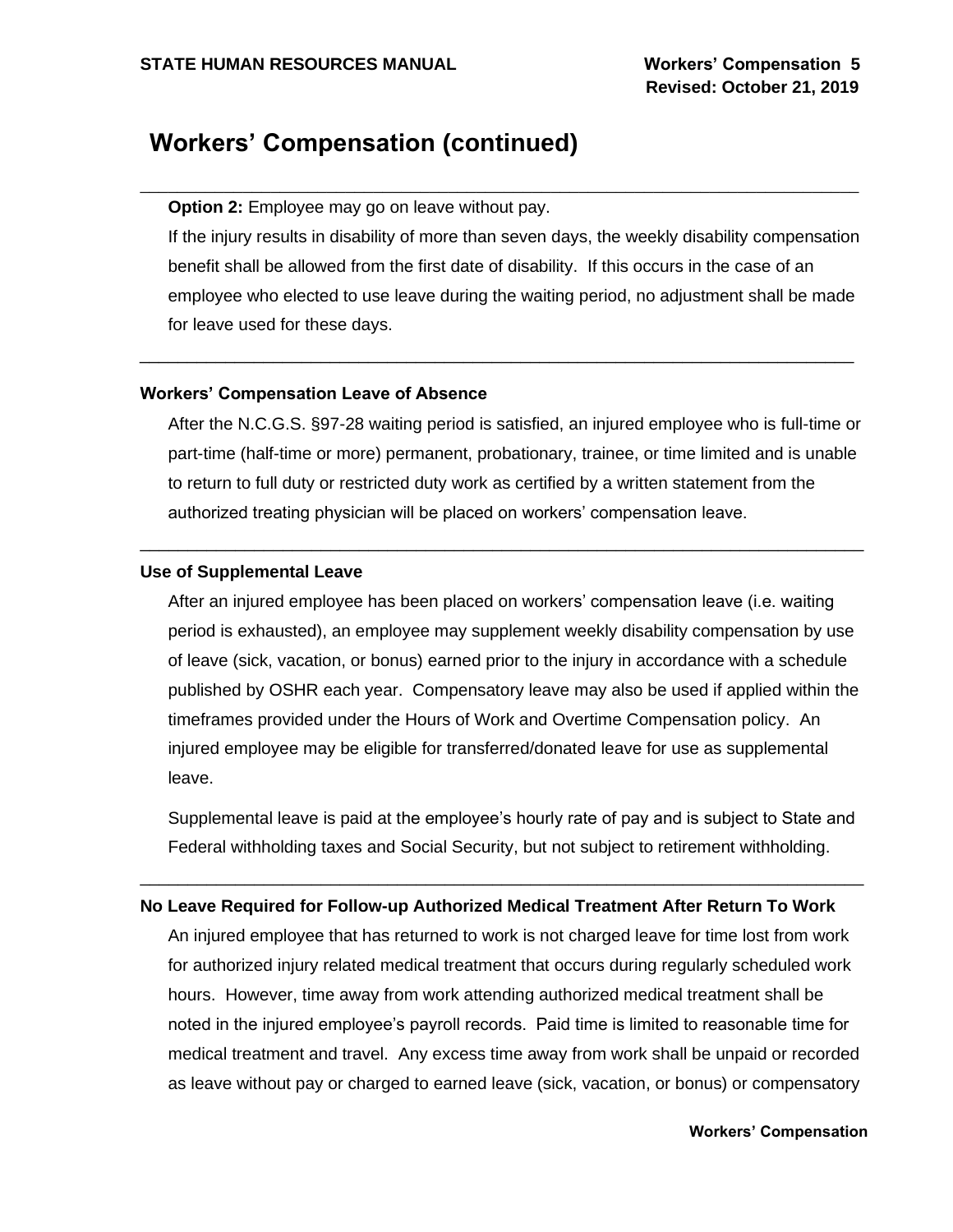leave if applied within the time frames provided under the Hours of Work and Overtime Compensation policy.

\_\_\_\_\_\_\_\_\_\_\_\_\_\_\_\_\_\_\_\_\_\_\_\_\_\_\_\_\_\_\_\_\_\_\_\_\_\_\_\_\_\_\_\_\_\_\_\_\_\_\_\_\_\_\_\_\_\_\_\_\_\_\_\_\_\_\_\_\_\_\_\_\_\_\_\_\_

If an employee previously incurred a compensable injury while working for another State employer, the workers' compensation administrator or human resources representative of the current employing agency shall contact the prior State employer to confirm employee's attendance at authorized injury related medical appointments. The injured employee is not charged leave for time lost from work for authorized injury related medical treatment related to the previously occurring injury in accordance with guidelines described above.

A State employee injured while working for a non-State employer is charged leave for time away from work for medical treatment.

\_\_\_\_\_\_\_\_\_\_\_\_\_\_\_\_\_\_\_\_\_\_\_\_\_\_\_\_\_\_\_\_\_\_\_\_\_\_\_\_\_\_\_\_\_\_\_\_\_\_\_\_\_\_\_\_\_\_\_\_\_\_\_\_\_\_\_\_\_\_\_\_\_\_\_\_

### **Attending Workers' Compensation Legal Proceedings**

Employees as follows are not charged leave for reasonable time away from work attending workers' compensation related legal proceedings

- Injured employee, witness, or other employee requested to attend by the Attorney General's office;
- Employee subpoenaed by either party;
- Employee whose attendance is approved by their employing agency.

### **Vacation and Sick Leave Credits Continue**

While on workers' compensation leave, an injured employee continues accumulating vacation and sick leave to be credited to the employee's account for use upon return to work.

\_\_\_\_\_\_\_\_\_\_\_\_\_\_\_\_\_\_\_\_\_\_\_\_\_\_\_\_\_\_\_\_\_\_\_\_\_\_\_\_\_\_\_\_\_\_\_\_\_\_\_\_\_\_\_\_\_\_\_\_\_\_\_\_\_\_\_\_\_\_\_\_\_\_\_\_

\_\_\_\_\_\_\_\_\_\_\_\_\_\_\_\_\_\_\_\_\_\_\_\_\_\_\_\_\_\_\_\_\_\_\_\_\_\_\_\_\_\_\_\_\_\_\_\_\_\_\_\_\_\_\_\_\_\_\_\_\_\_\_\_\_\_\_\_\_\_\_\_\_\_\_\_

### **Leave Payout if Employee Does Not Return to Work**

If an injured employee does not return to work following workers' compensation leave, the employee shall be paid a lump sum for unused vacation and bonus leave eligible for payout already earned as of the date of injury, unused vacation and sick leave accumulated only during the first 12 months of workers' compensation leave, and any unused bonus leave eligible for payout on or after the date of injury.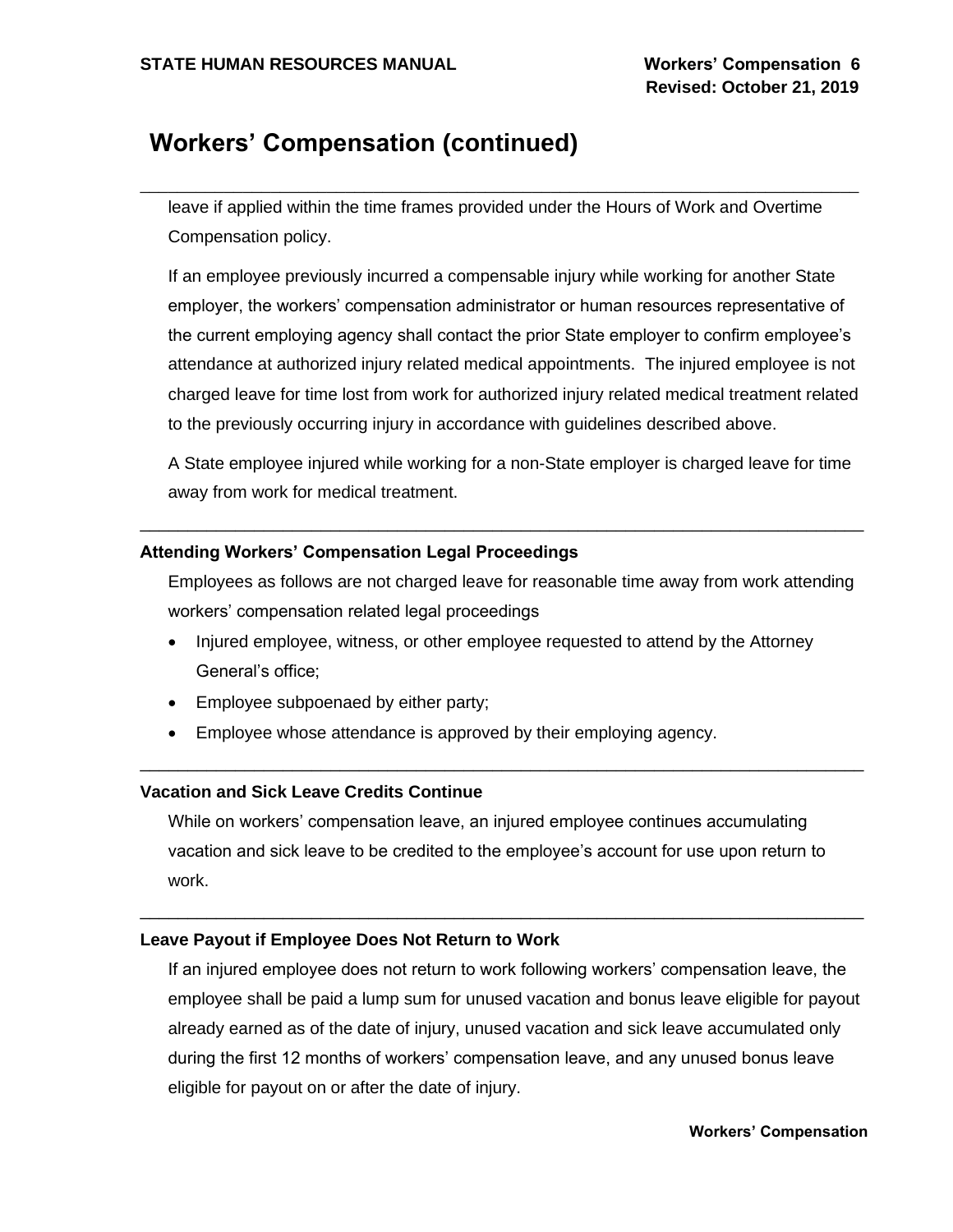### **Vacation Leave in Excess of 240 Hours**

When an injured employee returns to work following a period of workers' compensation leave, the employee's vacation leave balance may exceed the 240-hour maximum as the employee has been unable to exhaust leave during the period of workers' compensation leave. This shall be handled as follows:

\_\_\_\_\_\_\_\_\_\_\_\_\_\_\_\_\_\_\_\_\_\_\_\_\_\_\_\_\_\_\_\_\_\_\_\_\_\_\_\_\_\_\_\_\_\_\_\_\_\_\_\_\_\_\_\_\_\_\_\_\_\_\_\_\_\_\_\_\_\_\_\_\_\_\_\_\_

\_\_\_\_\_\_\_\_\_\_\_\_\_\_\_\_\_\_\_\_\_\_\_\_\_\_\_\_\_\_\_\_\_\_\_\_\_\_\_\_\_\_\_\_\_\_\_\_\_\_\_\_\_\_\_\_\_\_\_\_\_\_\_\_\_\_\_\_\_\_\_\_\_\_\_\_

- The 240-hour maximum to be carried forward to the next calendar year may be exceeded by the amount of vacation accumulated during workers' compensation leave. The excess vacation leave may be used after returning to work or carried on the leave account until the end of the calendar year at which time any vacation leave exceeding the 240-hour maximum shall be converted to sick leave.
- If the employee separates for any reason during the period (i.e. calendar year) that excess vacation is allowed, the employee shall be paid a lump sum for unused vacation and bonus leave eligible for payout already earned as of the date of injury, unused vacation leave accumulated during the first twelve months of workers' compensation leave, and unused bonus leave eligible for payout granted on or after the date of injury.

### **Health Insurance**

While on workers' compensation leave prior to separation, an injured employee may elect to continue or not continue health insurance coverage under the State Health Plan or other employer-based health plan. All injured employees are responsible for paying directly the employee's share of monthly premiums for the employee coverage and premiums for any dependent coverage. Employers should provide detailed information to all injured employees regarding health insurance coverage continuation and premium payments while an injured employee is receiving weekly disability compensation.

\_\_\_\_\_\_\_\_\_\_\_\_\_\_\_\_\_\_\_\_\_\_\_\_\_\_\_\_\_\_\_\_\_\_\_\_\_\_\_\_\_\_\_\_\_\_\_\_\_\_\_\_\_\_\_\_\_\_\_\_\_\_\_\_\_\_\_\_\_\_\_\_\_\_\_\_

### **Retirement Service Credit**

While on workers' compensation leave, an injured employee does not receive retirement service credit. After returning to work, an injured employee may purchase service credits for

\_\_\_\_\_\_\_\_\_\_\_\_\_\_\_\_\_\_\_\_\_\_\_\_\_\_\_\_\_\_\_\_\_\_\_\_\_\_\_\_\_\_\_\_\_\_\_\_\_\_\_\_\_\_\_\_\_\_\_\_\_\_\_\_\_\_\_\_\_\_\_\_\_\_\_\_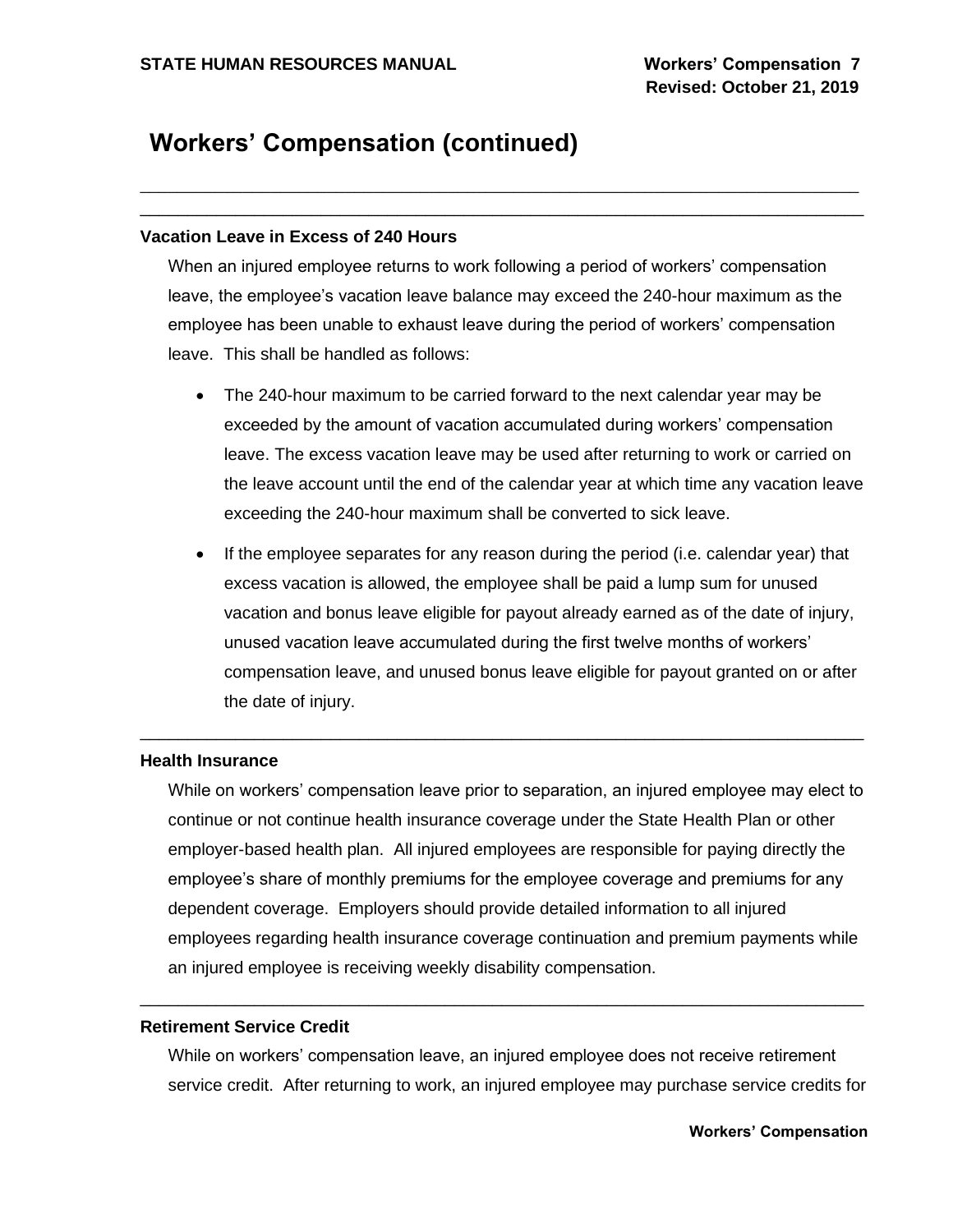the time period on workers' compensation leave. Upon employee request, the Retirement System will provide a statement of the cost and date by which purchase must be made. If purchase is not made by the deadline date, the cost must be recomputed.

\_\_\_\_\_\_\_\_\_\_\_\_\_\_\_\_\_\_\_\_\_\_\_\_\_\_\_\_\_\_\_\_\_\_\_\_\_\_\_\_\_\_\_\_\_\_\_\_\_\_\_\_\_\_\_\_\_\_\_\_\_\_\_\_\_\_\_\_\_\_\_\_\_\_\_\_\_

### **Total State Service Credit**

While on workers' compensation leave, an injured employee remains in pay status and continues to receive total state service credit.

\_\_\_\_\_\_\_\_\_\_\_\_\_\_\_\_\_\_\_\_\_\_\_\_\_\_\_\_\_\_\_\_\_\_\_\_\_\_\_\_\_\_\_\_\_\_\_\_\_\_\_\_\_\_\_\_\_\_\_\_\_\_\_\_\_\_\_\_\_\_\_\_\_\_\_\_

\_\_\_\_\_\_\_\_\_\_\_\_\_\_\_\_\_\_\_\_\_\_\_\_\_\_\_\_\_\_\_\_\_\_\_\_\_\_\_\_\_\_\_\_\_\_\_\_\_\_\_\_\_\_\_\_\_\_\_\_\_\_\_\_\_\_\_\_\_\_\_\_\_\_\_\_

### **Longevity Pay**

While on workers' compensation leave, an injured employee remains in pay status and continues to receive longevity credit. Injured employees eligible for longevity pay receive their annual payments.

\_\_\_\_\_\_\_\_\_\_\_\_\_\_\_\_\_\_\_\_\_\_\_\_\_\_\_\_\_\_\_\_\_\_\_\_\_\_\_\_\_\_\_\_\_\_\_\_\_\_\_\_\_\_\_\_\_\_\_\_\_\_\_\_\_\_\_\_\_\_\_\_\_\_\_\_

### **Severance Salary Continuation Eligibility**

While on workers' compensation leave, an injured employee is not excluded from eligibility for severance salary continuation if the employee otherwise meets the eligibility requirements set forth in 25 NCAC 01D .2702.

\_\_\_\_\_\_\_\_\_\_\_\_\_\_\_\_\_\_\_\_\_\_\_\_\_\_\_\_\_\_\_\_\_\_\_\_\_\_\_\_\_\_\_\_\_\_\_\_\_\_\_\_\_\_\_\_\_\_\_\_\_\_\_\_\_\_\_\_\_\_\_\_\_\_\_\_

### **Reinstatement of Salary**

Upon return to work following a period of workers' compensation leave, an employee's salary shall be computed based on the last salary plus any legislative increase to which entitled. Any performance increase which would have been given had the employee been working may be included in the reinstatement of salary, or it may be given on any payment date following reinstatement.

\_\_\_\_\_\_\_\_\_\_\_\_\_\_\_\_\_\_\_\_\_\_\_\_\_\_\_\_\_\_\_\_\_\_\_\_\_\_\_\_\_\_\_\_\_\_\_\_\_\_\_\_\_\_\_\_\_\_\_\_\_\_\_\_\_\_\_\_\_\_\_\_\_\_\_\_

### **Return to Work**

When an injured employee is released to return to work by the authorized treating physician and the employee has not been separated, the employer should act as follows:

1. If an injured employee has reached maximum medical improvement and has been released to return to work by the authorized treating physician without restrictions or